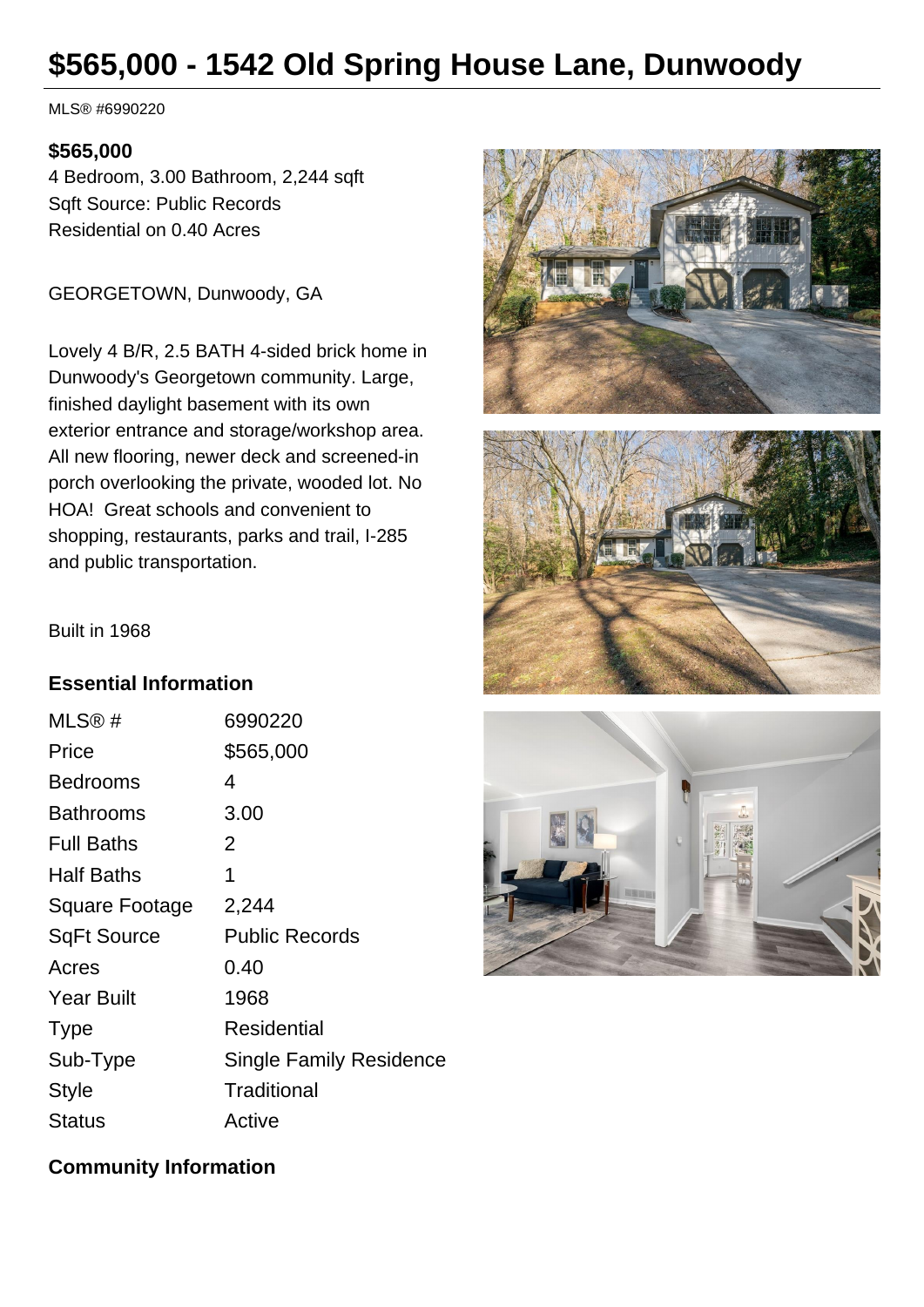| Address      | 1542 Old Spring House Lane |
|--------------|----------------------------|
| Subdivision  | <b>GEORGETOWN</b>          |
| City         | Dunwoody                   |
| County       | Dekalb - GA                |
| <b>State</b> | GA                         |
| Zip Code     | 30338                      |

## **Amenities**

| <b>Utilities</b>         | Cable Available, Electricity Available, Natural Gas Available, Phone<br>Available, Sewer Available, Water Available |  |
|--------------------------|---------------------------------------------------------------------------------------------------------------------|--|
| <b>Parking Spaces</b>    | 2                                                                                                                   |  |
| Parking                  | Attached, Garage, Garage Door Opener, Garage Faces Front, Level<br><b>Driveway</b>                                  |  |
| # of Garages             | 2                                                                                                                   |  |
| View                     | Trees/Woods                                                                                                         |  |
| Waterfront               | <b>None</b>                                                                                                         |  |
| Pool                     | <b>None</b>                                                                                                         |  |
| <b>Interior</b>          |                                                                                                                     |  |
| <b>Interior Features</b> | Bookcases, Double Vanity, Entrance Foyer, High Speed Internet                                                       |  |
| Appliances               | Dishwasher, Disposal, Gas Water Heater, Microwave, Refrigerator, Self<br><b>Cleaning Oven</b>                       |  |
| Heating                  | Central, Natural Gas                                                                                                |  |
| Cooling                  | Attic Fan, Ceiling Fan(s), Central Air, Whole House Fan                                                             |  |
| Fireplace                | Yes                                                                                                                 |  |
| # of Fireplaces          | 1                                                                                                                   |  |
| <b>Fireplaces</b>        | <b>Family Room</b>                                                                                                  |  |
| <b>Stories</b>           | Multi/Split                                                                                                         |  |
| <b>Exterior</b>          |                                                                                                                     |  |
|                          | Exterior Features - Drivate Rear Entry Drivate Vard                                                                 |  |

|                 | Exterior Features Private Real Entry, Private Yard |
|-----------------|----------------------------------------------------|
| Lot Description | Back Yard, Front Yard, Private, Wooded             |
| <b>Windows</b>  | <b>None</b>                                        |
| Roof            | Composition                                        |
| Construction    | <b>Brick 4 Sides</b>                               |

## **School Information**

| Elementary | Dunwoody  |
|------------|-----------|
| Middle     | Peachtree |